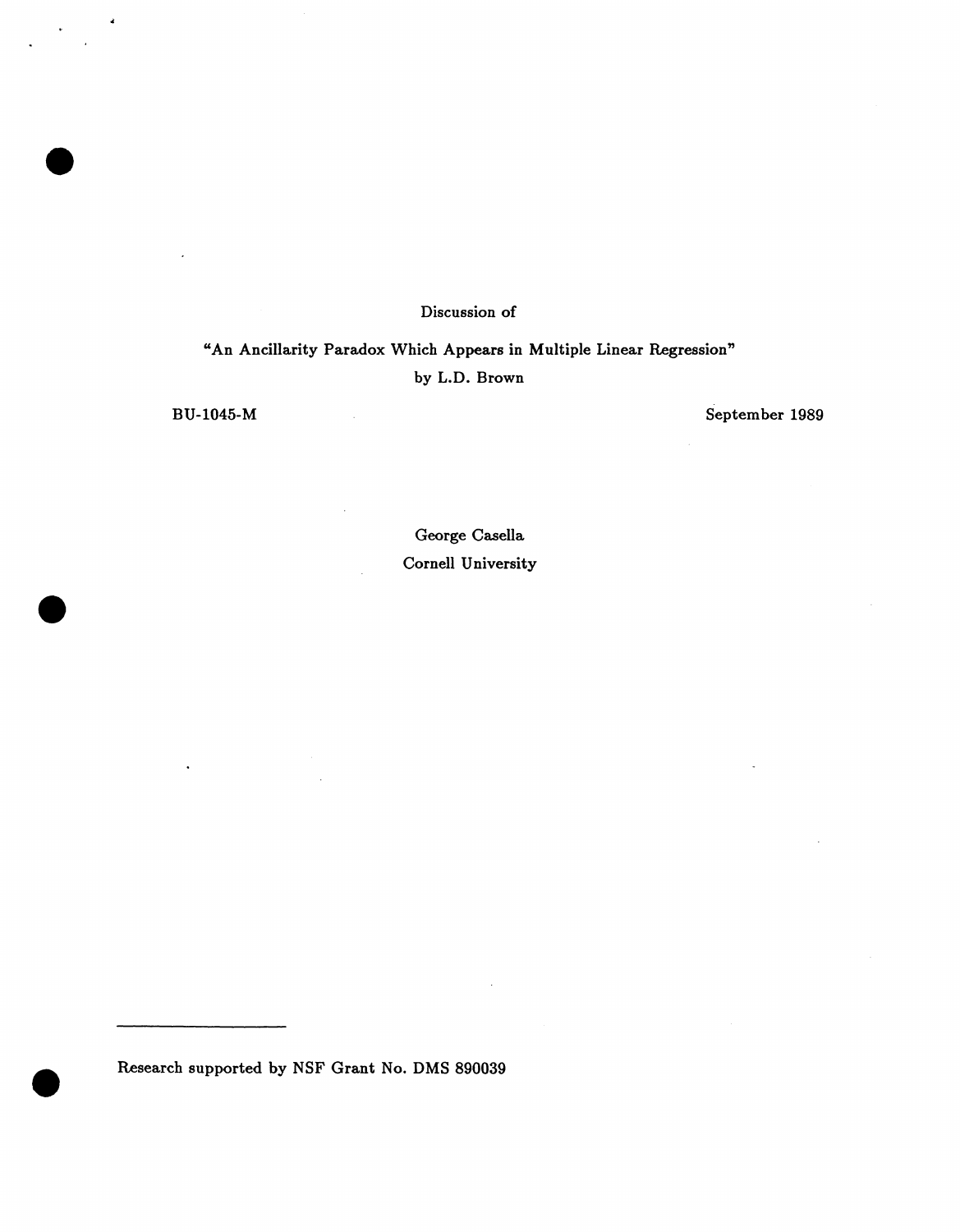In his customary, penetrating way, Professor Brown has discovered and illuminated a fascinating admissibility paradox. This paradox brings together the elusive concept of ancillarity with the (still somewhat puzzling) Stein phenomenon and, through this synthesis, perhaps explains both a little better. The goal in this discussion is to understand and explain Brown's admissibility paradox in a simple intuitive way.

Using the notation of Section 3, we observe  $Y_{n\times1}$  and  $V_{n\times r}$ , where EY =  $\alpha$ 1 + V $\beta$ , and we want to estimate  $\alpha$  using an estimator that is a function of Y and V, say  $d(Y, V)$ . The loss function, given by (3.1.2) is squared error loss,

(1) 
$$
L(\alpha,d)=(\alpha-d)^2.
$$

In a regression problem, we estimate  $\alpha$  based on observing values Y=y and V=v. Brown's paradox asserts that the admissibility of  $\hat{\alpha}$ , the least squares estimator, depends on whether V is treated as constant or as a realized value of an ancillary random variable.

An important distinction between the two problems lies in the risk functions: although the loss function remains the same, the risk function changes depending on whether we consider the matrix V to be fixed or random. If V is fixed, then the risk of estimating  $\alpha$  is conditional on the value  $V=v$ , that is,

(2) 
$$
R(\alpha, d|V=v) = E[(\alpha - d(Y,v))^2|V=v].
$$

Here the expectation is over the distribution of Y given  $V=v$  which, of course, depends on  $\alpha$ . If V is considered a random variable, then the risk of estimating  $\alpha$  is unconditional on the value  $V=v$ , that is

(3) 
$$
R(\alpha,d) = \int R(\alpha,d|V=v) f_V(v) dv,
$$

where  $f_V(\cdot)$  denotes the density of V.

Keeping the risk relationship (3) in mind, we can now reexamine the admissibility /inadmissibility results of Proposition 3.1.1 and Theorem 3.2.2 (or their predecessors, Proposition 2.1.1 and Theorem 2.1.2). The admissibility results relate to the risk function  $R(\alpha, d|V=v)$  of (2), while the inadmissibility results relate to the risk function  $R(\alpha, d)$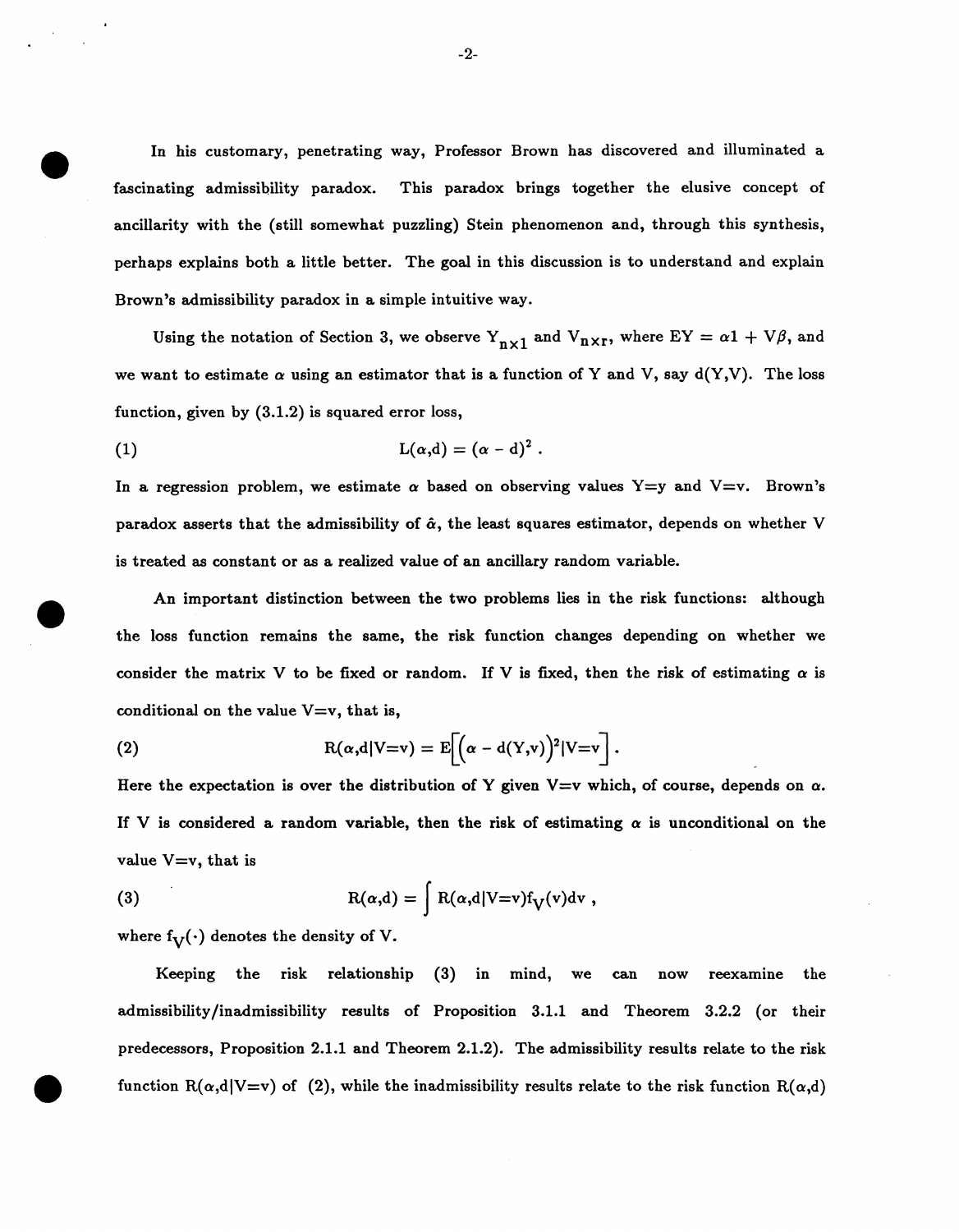of (3). Furthermore, the relationship in (3) amplifies the paradoxical nature of Brown's results. Note that, from (3), we immediately get the implication that if an estimator  $d(Y, v)$  is dominated for every v by  $d^*(Y, v)$  using  $R(\alpha, d|V=v)$  of (2), it is inadmissible under  $R(\alpha,d(Y,V))$  of (3). But this does not happen for  $d(Y,v) = \hat{\alpha}$ . Since least squares estimator is admissible under  $R(\alpha,\hat{\alpha}|V=v)$ , this implies that it cannot be dominated in risk for every v by the same estimator.

We therefore see that the inadmissibility of  $\alpha$  under  $R(\alpha,\hat{\alpha})$  is really tied to the distribution of V. Since the estimator  $\hat{\alpha}$  cannot be dominated for each V=v, the domination is through the integration against  $f_V(v)$ . The dominating estimators (such as those in Section 3.3) must improve greatly for values of v yielding large values of  $f_V(v)$ , for the risk must surely be larger than that of  $\hat{\alpha}$  for other values of v. The distribution of the ancillary statistic is central to the dominance result. (Consider an analogous, although different, occurrence in the classic Stein problem of estimating a multivariate normal mean. Although the usual estimator can be dominated using sum-of-squared-errors loss, it cannot be dominated componentwise. Thus, on some loss components the improved estimators must offer a large improvement, since they surely will lose on other components.)

The influence of the ancillary statistic V, or of any conditioning statistic, can also be seen through the following decomposition. For any estimator  $d(Y, V)$ , the risk given by (3),  $R(\alpha,d)$  $=$  E[ $\alpha$  - d(Y,V)]<sup>2</sup>, can be decomposed into

(4) 
$$
E[\alpha - d(Y,V)]^2 = E[\alpha - E(d(Y,V)|V)]^2 + E[Var(d(Y,V)|V)]
$$

Although this decomposition works for any conditioning statistic, risk improvement will obtain only if the statistic behaves in a certain way. In order to improve on the unconditional risk (the left-hand side of  $(4)$ ), knowing that the conditional risk (the first term on the right-hand side) cannot always be improved, the variance of the estimator, with respect to the conditioning statistic, must behave correctly. For the estimator  $d$  to dominate  $\hat{\alpha}$  we must have

$$
(5)0 \le R(\alpha,\hat{\alpha}) - R(\alpha,d) = E\left[\left(\alpha - E(\hat{\alpha}|V)\right)^2 - \left(\alpha - E(d|V)\right)^2\right] + E\left[Var(\hat{\alpha}|V) - Var(d|V)\right],
$$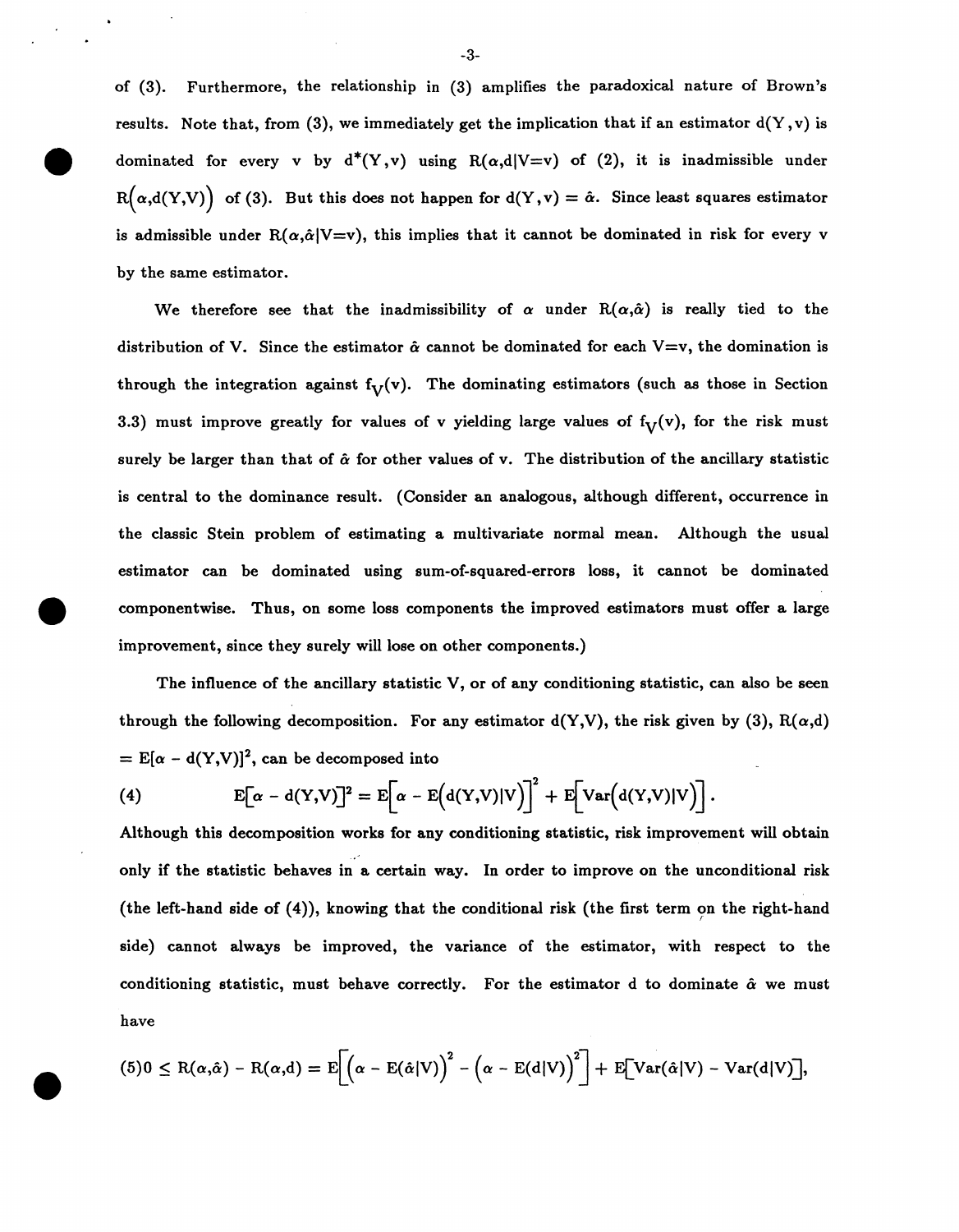so dominance requires that the statistic V imparts the correct influence on the variance (precision) of the estimator d.

Another remark of Brown's becomes clearer when seen in the light of equation (3) together with the admissibility of  $\hat{\alpha}$  using  $R(\alpha,d|V=v)$ . In Remark 4.3.2 it is conjectured that  $\hat{\alpha}$  remains admissible if the mean of V is unknown, but is inadmissible if this mean can be independently estimated. From equation (3) we know that  $\hat{\alpha}$  is only inadmissible when the risk function  $R(\alpha,\hat{\alpha}|V=v)$  is integrated against f<sub>V</sub>(v). Hence, this distribution (or some independent estimate of it) must be known for the inadmissibility result to hold. In the case considered here  $f_V(v)$  is a member of a parametric family, so only the parameters need to be known.

Another explanation of Brown's ancillarity paradox, one that is more closely tied to Stein estimation, emerged from discussions with David Lansky, a Cornell graduate student. If we look more closely at Brown's Lemma 3.3.1, we can write (using the definition of  $\tilde{\delta}$  and  $\tilde{\beta}$  in (3.3.1))

(6) 
$$
E(\alpha - \hat{\alpha})^2 - E(\alpha - \tilde{\delta})^2 = E[(\hat{\beta} - \beta)^t \nabla^t \nabla (\hat{\beta} - \beta)] - E[(\tilde{\beta} - \beta)^t \nabla^t \nabla (\tilde{\beta} - \beta)].
$$

Notice that equation (6) is valid whether  $\bar{\nabla}$  is fixed or random, and links the dominance of  $\hat{\alpha}$ by  $\tilde{\delta}$  under squared error loss to the dominance of  $\hat{\beta}$  by  $\tilde{\beta}$  under weighted squared error loss.

If  $\bar{V}$  is random, we can further simplify the expectation on the right-hand side of (6), and obtain Lemma 3.3.1. If  $\overline{V}$  is fixed, however, the term  $\overline{V'V}$  cannot be removed from the right-hand side of equation (6). Furthermore, the matrix  $\nabla \nabla$  is of rank one, making the right-hand side of (6) equivalent to a one dimensional risk difference. In such a case it is well known that  $\hat{\beta}$  is admissible. Thus, in the case of fixed  $\nabla$  the estimation of  $\alpha$  is a one dimensional problem, but if  $\nabla$  is random the assumption that  $E(\nabla \cdot \nabla) = I/n$  turns the estimation of  $\alpha$  into a multivariate problem (and leads to the inadmissibility results). Although this argument is restricted to the class of estimators given in (3.3.1), it clearly shows the influence of V on the admissibility of  $\alpha$ .

Perhaps one of the most important effects of Brown's work will be the rethinking of the notion of ancillarity. Fisher, in his wonderfully vague way, left us with this idea of ancillarity,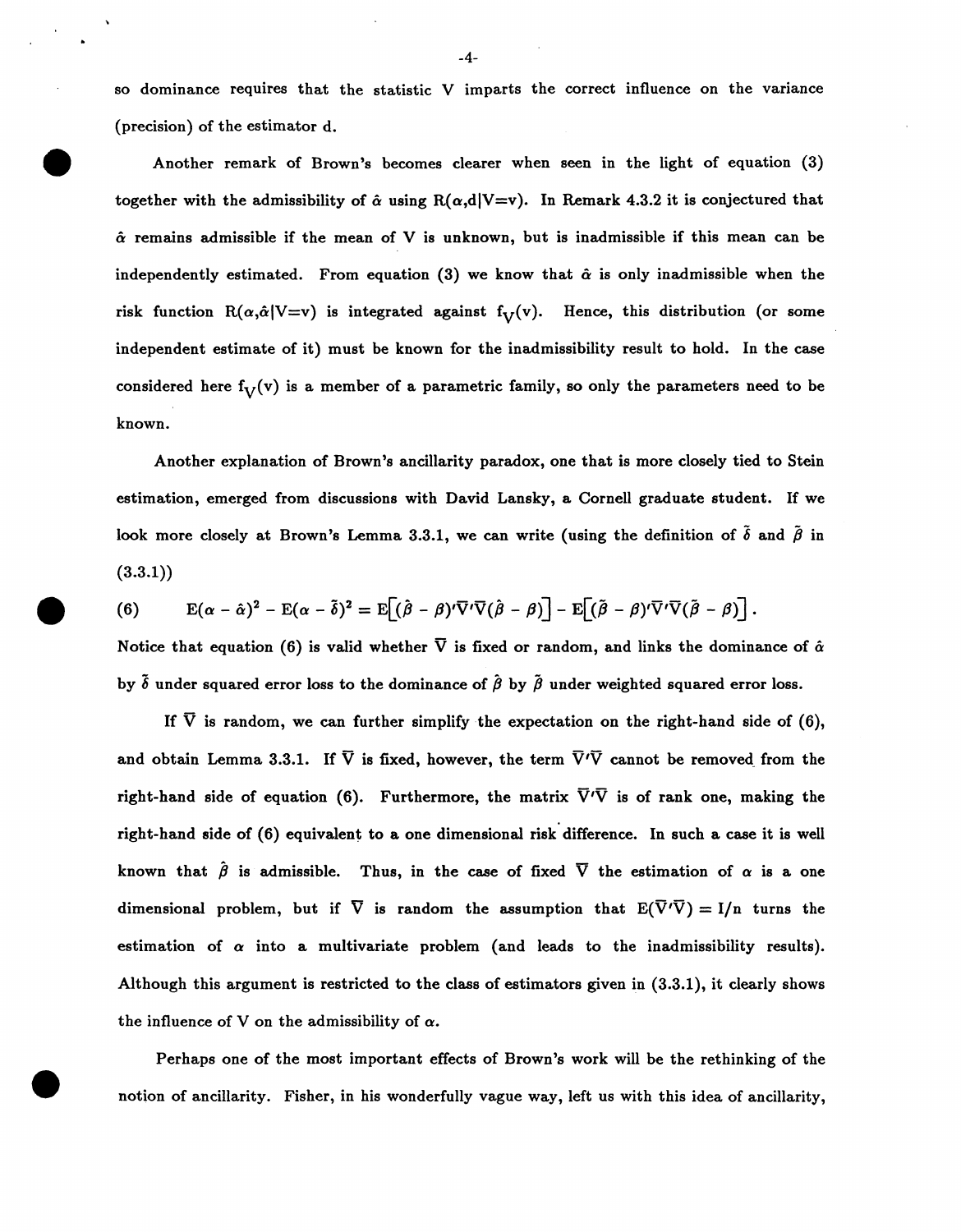but not with any unequivocal definition. (The article by Buehler {1982) ably demonstrates this.) The main problem seems to be that ancillarity is defined by a marginal distribution,  $f_V(v)$ , when the more useful definition would be in terms of a conditional distribution,  $f_{Y|V}(y|v)$ . This idea may be closer to how Fisher thought of ancillaries, for he was most interested in the case where the pair  $(Y, V)$  is a sufficient statistic (but Y alone is not), and the marginal distribution of V does not depend on the parameter of interest. In such cases Fisher recommended using  $f_{Y|V}(y|v)$  for inference. The major reason for this, which bears on the reasoning behind {4) and {5), is that the ancillary statistic contains information about precision. Fisher {1936) states "Ancillary information never modifies the value of our estimate; it determines its precision."

Connecting ancillarity with precision is a subtly different notion from that expressed by Brown in the first paragraph of his introduction. The quote from Savage, in Section 5, is closer to this sentiment, since the values of the independent variable have a direct impact on precision. In Brown's examination of the influence of ancillary statistics, he has substituted "admissibility" for "precision", bringing new understanding to this elusive concept. (Some problems with the influence of ancillarity on precision are discussed by Basu 1964, 1981.)

Rather than classify a statistic as ancillary or otherwise, a more useful categorization may be whether the statistic can influence an inference. This notion can also be traced back to Fisher, and is made mathematically precise by Robinson (1979). Although Robinson is mainly concerned with conditional inference from confidence statements, conditional evaluations can also be tied into admissibility of point estimators. A decomposition such as (4) shows that the usual definition of ancillarity is not strong enough to be of use in decision theory. We need to take into account the conditional distribution of Y given V, and the effect that V has on the precision of our estimator. This consideration is, perhaps, equivalent to what Brown means in the last sentence of his article.

-5-